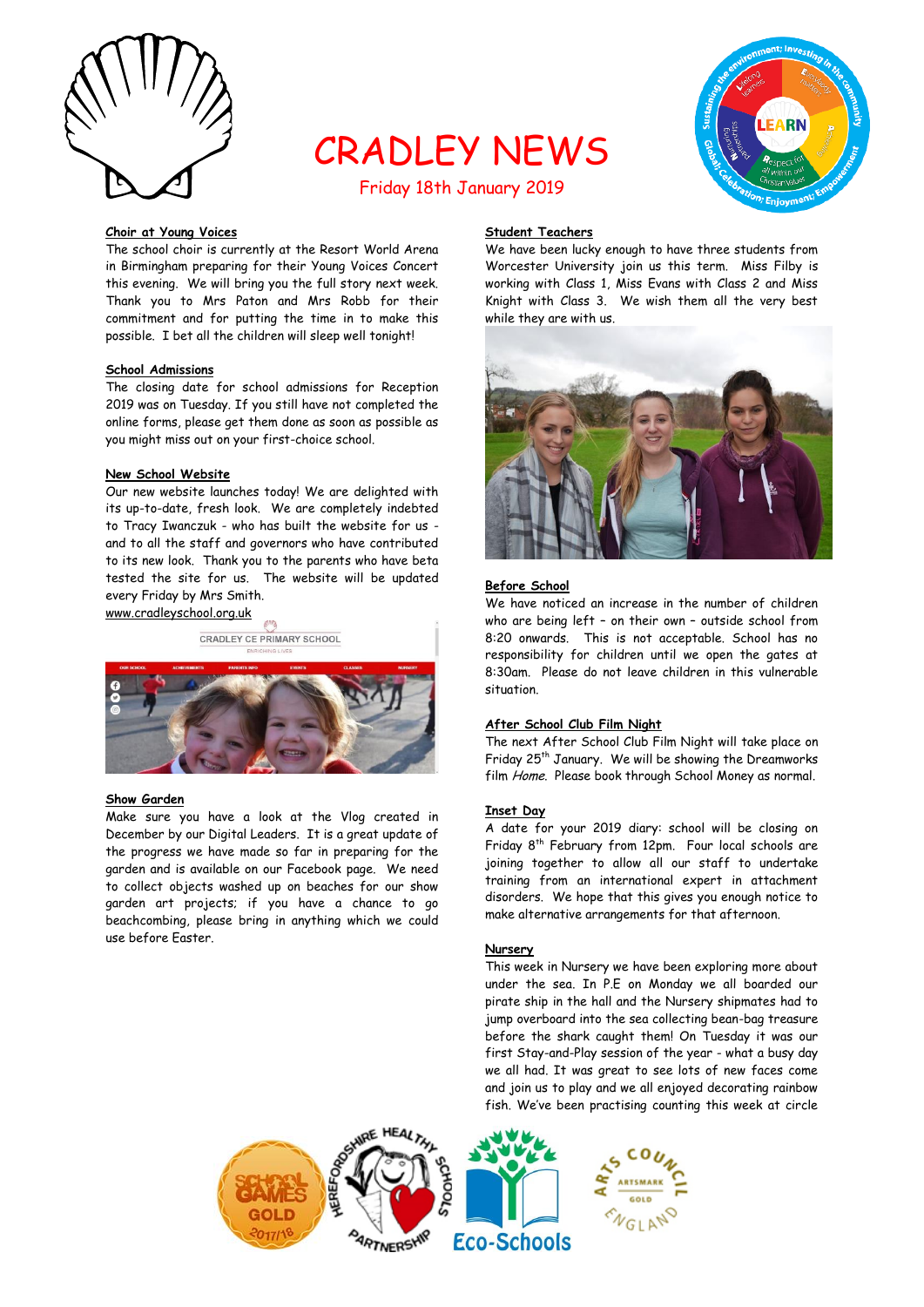time with Carol; all of the children have taken it in turn counting friends in the circle and then choosing which fish had the right number to match. We've had some water out this week in our messy tray and all the children have loved exploring the bubbly water finding different animals from the sea. We finished off our week cooking with Charlie on Friday to make our own chocolate rice crispy caviar.



## **Class 1**

This week we have been joined by Miss Filby, who will be teaching with us in Class 1 through the spring term. Miss Filby joins us from the University of Worcester for her final teaching practice of her B Ed. In Maths this week we have been estimating how many objects we can see and counting to verify, as well as experimenting with how many groups of objects we can fit into a jam jar comparing and ordering the results. In English we have enjoyed reading non-fiction books about our new topic – Rivers and Canals - and looking at some of the rivers in Great Britain. In PE we have had our second session with PACEs which we are all thoroughly enjoying - even the teachers are learning new things, too! We are enjoying the benefits of our new THRIVE approach in our PSHE lessons, using games, stories and strategies to become good citizens and friends to everyone. Next week we will be preparing for our Class 1 HOPE assembly on January 30<sup>th</sup> at 8.50am. Parents are all invited to join us in this assembly and to come back to the classroom afterwards to have a look at books in the classroom. We HOPE you can join us!

#### **Class 2**

This week we have begun our new topic and have been learning about mountains! At Forest School we made summit sculptures out of woodland materials and during topic lessons we learned about maps. In our English lessons we have continued adapting The Three Little Pigs, and in Maths we have been rounding and thinking about ordinal numbers.



## **Class 3**

First full week back and Class 3 have been extending sentences in English and looking at different methods for addition and subtraction in Maths. In Topic we have explored body percussion to make music of the rainforest, and in Art we have been developing our shading skills, making colours darker and lighter. The children very much enjoyed their first swimming trip and are getting into the story of Charlie and the Chocolate Factory.

#### **Class 4**

This week Class 4 have been looking at decimal numbers in Maths; we have been thinking about the place value of the numbers, multiplying and dividing numbers and problem solving. In English we have been learning from our new book *Stone Age Boy* where we have been making inferences from the book and developing our setting descriptions. In the afternoons we have learned about archaeologists and thinking about how information is discovered about the Stone Age. We have also studied the Stone Age site of Starr Carr, in North Yorkshire. In RE we have begun looking at our life as a journey, creating a road map of our life so far.

## **Class Five**

This week we have been learning how to express problems with missing values algebraically. In English we have been putting ourselves into the shoes of the central character in our class reader, The Arrival, as he leaves his family behind to travel to a new and strange country to find work. As the book has no text, we have to generate our own rich vocabulary to tell the story. In